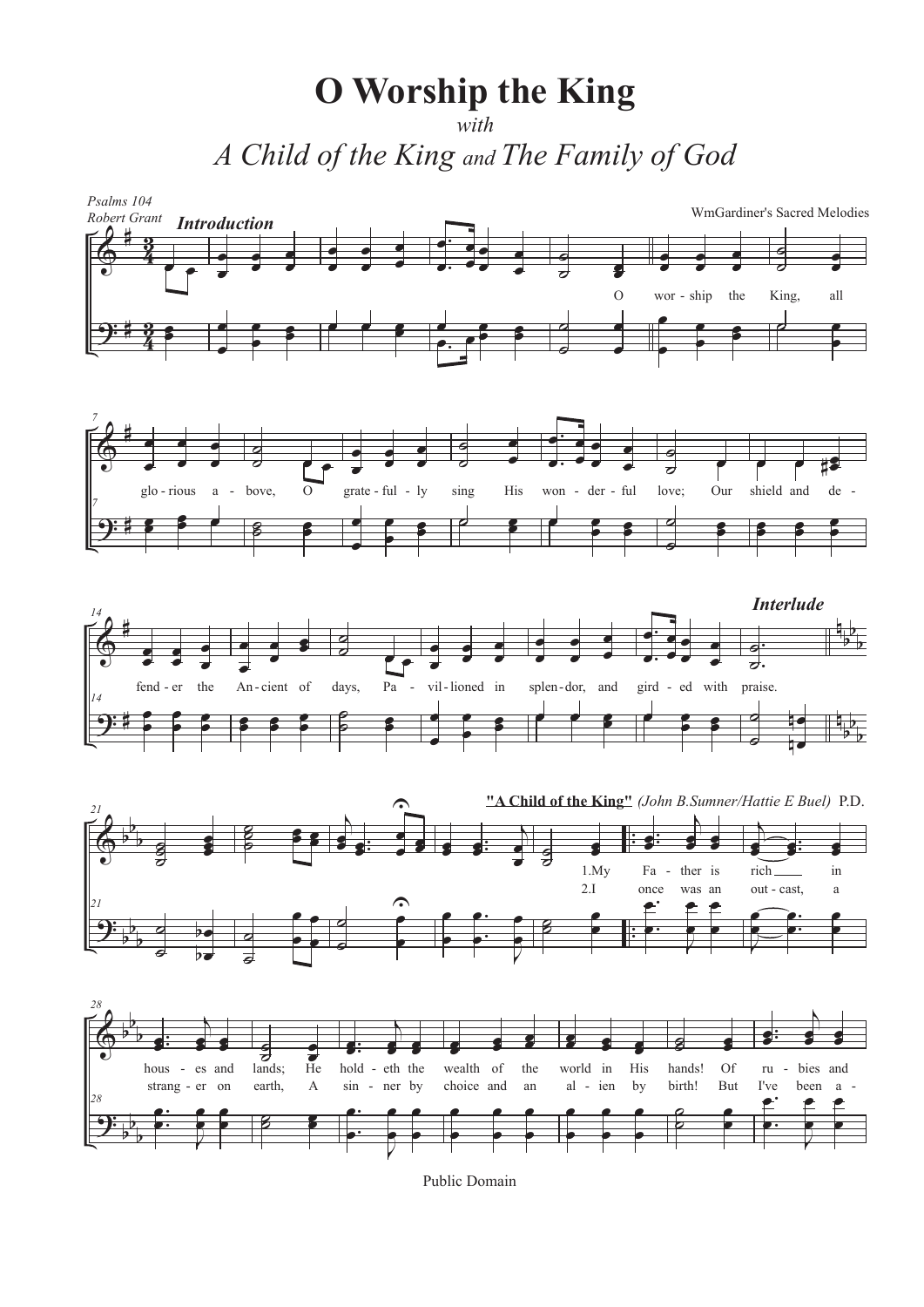





"The Family of God" (William J/Gaither/W.J. & Gloria Gaither) \*



<sup>\*</sup> CCLI Song #17023 | © 1970 by William J.Gaither. Used by Permission CCL Licence No. 92086